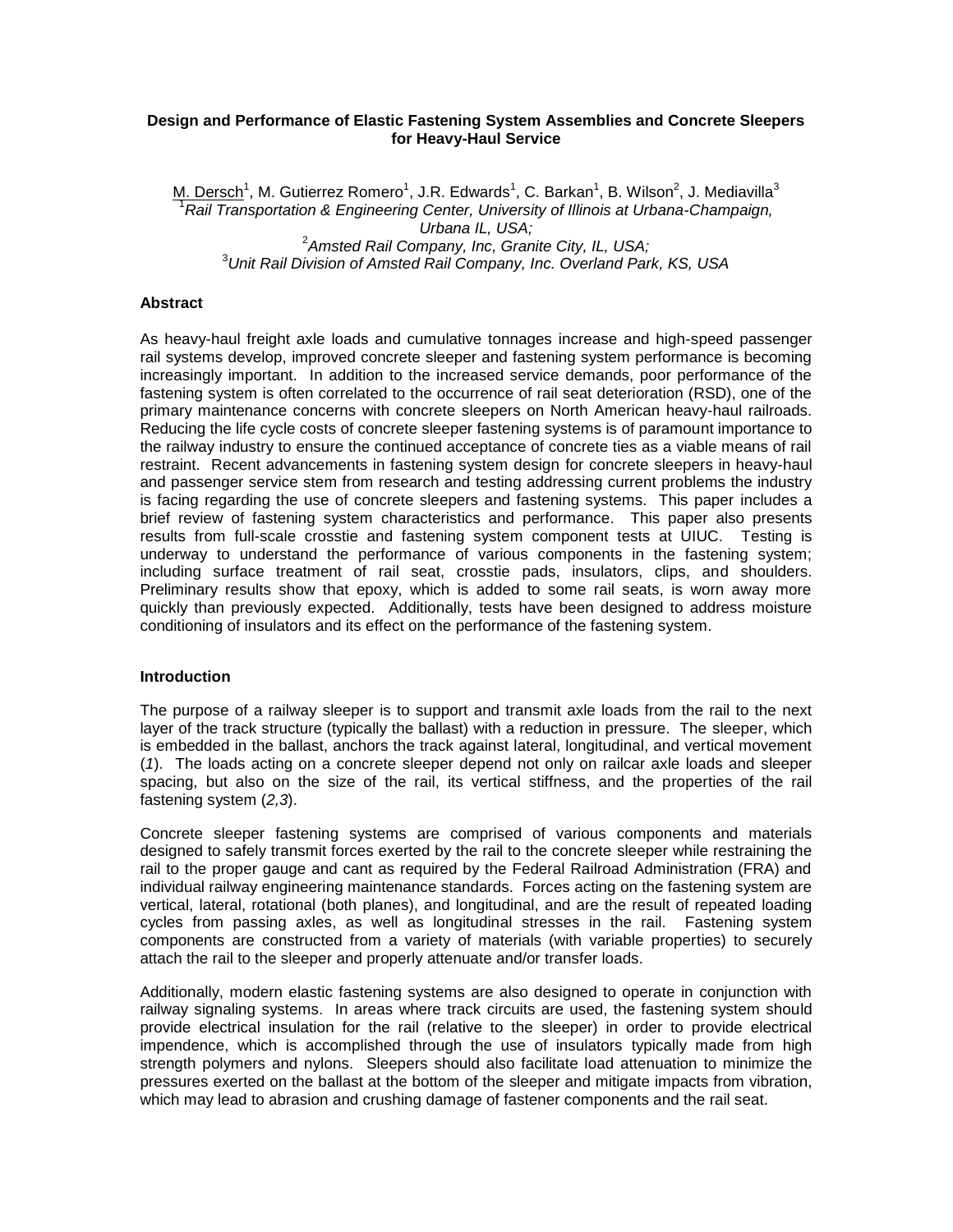## **Concrete Sleeper and Fastening Research at the UIUC**

Research aimed at gaining a greater understanding of the mechanisms behind rail seat deterioration (RSD) is currently underway at the University of Illinois at Urbana-Champaign (UIUC). Specifically, research to investigate the moisture-driven mechanisms including hydraulic pressure cracking, cavitation erosion, and hydro-abrasive erosion have been thoroughly investigated using models and experimental testing (*4, 5, 6, 7*). Future research will be directed at investigating the mechanism of abrasion, thought to be a primary contributor to RSD.

Additionally, full scale concrete sleeper and fastening system research and testing is underway at UIUC's Advanced Transportation Research and Engineering Laboratory (ATREL) (*8).* Concrete sleeper and fastener testing equipment at ATREL includes a Pulsating Load Testing Machine (PLTM), which has the capability of objectively comparing the overall performance of the concrete sleeper and fastening system while changing key variables including the fastening system type, rail pad materials and geometry, rail seat surface treatment, concrete mix design, and the overall sleeper design. This research is sponsored by Unit Rail, Inc., a subsidiary of Amsted Rail, Inc., and focuses on continued development of the captive clip insulator assemblies, which are installed at the sleeper manufacturing plant. In addition, the testing focuses on the post insulator and abrasion resistant rail pad assembly design.

The PLTM consists of three 35,000 pound (lb) actuators with a 10-inch stroke (Figure 2). Its purpose is to simulate severe load conditions on concrete sleepers using AREMA Test 6 (Wear and Abrasion) to test the performance and durability of different fastening system components and determine an optimal level of load attenuation and rail pad durability, while reducing rail seat pressures.









**Figure 2: (a) Full scale concrete sleeper and fastening system testing at UIUC, (b) Vertical and lateral actuators connected to the loading head, (c) The loading head at rest of the head of the rail, with the fastening system applied**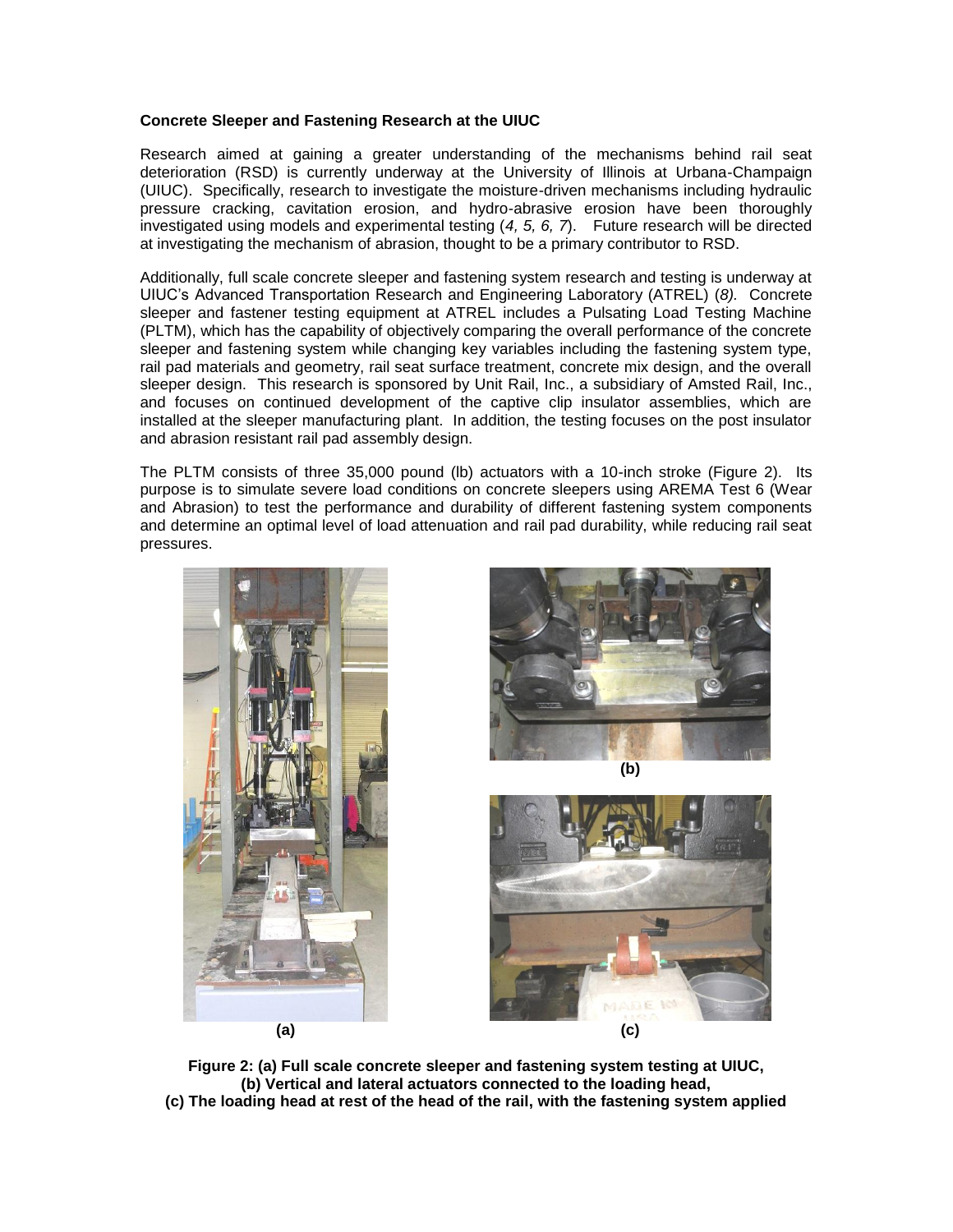## **Preliminary Results**

## **Rail Seat Surface Treatments**

Rail seat surface treatments are used for two purposes in North America. The first purpose is to repair the rail seat of a concrete sleeper with RSD using an epoxy or urethane based product to repair ties. The second purpose, adopted by at least one railroad, is to apply a thin membrane of an epoxy-based product at the sleeper manufacturing plant. This thin membrane theoretically seals the rail seat from moisture and abrasive fines, mitigating rail seat abrasion.

Preliminary results from the full-scale concrete sleeper testing and research at UIUC's ATREL, using different types of fastening systems and rail seat treatments, have shown that all rail seat surface treatments have failed to resist wear after extended loading cycles. After completion of each three-million-cycle test with epoxy treated rail seats, the epoxy on the field side has entirely worn away from the rail seat (Figure 3). Once the rail seat surface treatment is worn away from a portion of the rail seat, the fastening system behavior could be adversely affected due to the relative decrease in rail seat height with respect to the fastening system shoulder. This decrease in height could reduce the clamping force, thus leading to increased component movement and subsequent wear. Furthermore, the worn epoxy within the rail seat may also generate abrasive fines that have the potential to cause increased abrasion on rail seat pads and insulators. Further testing is needed to validate the preliminary results described in this section.



**Figure 3: Worn rail seat surface treatment on the field side after 3 million cycles**

## **Conclusions**

As freight railcar axle loads increase in North America, the need for improved performance of concrete sleepers and fastening systems is becoming increasingly important. The occurrence of rail seat deterioration (RSD), one of the primary maintenance concerns with concrete sleepers on North American heavy-haul railroads, can also be correlated with the performance of the fastening system and concrete sleepers. Significant research has been undertaken by universities, testing laboratories, and sleeper and fastening manufacturers, aimed at increasing fastening system component durability while making installation and maintenance more cost effective. Also, laboratory research has focused on understanding the mechanisms behind RSD and finding practical ways to prevent the occurrence of RSD. To meet the needs of the railway industry, extensive research and advancements are still needed, and they will most likely focus on the areas of fastening system component durability, concrete sleeper and fastening system cost effectiveness, and prevention or mitigation of RSD. mechanism will be addressed through modeling and experimental testing, which is currently modeling and task and task and task and task and task and task and task and task and task and task and task and task and task and ta

#### **Future Research**

Future research in the area of rail seat deterioration (RSD) on concrete sleepers will include the study of the crushing and abrasion mechanisms thought to contribute to RSD. The abrasion